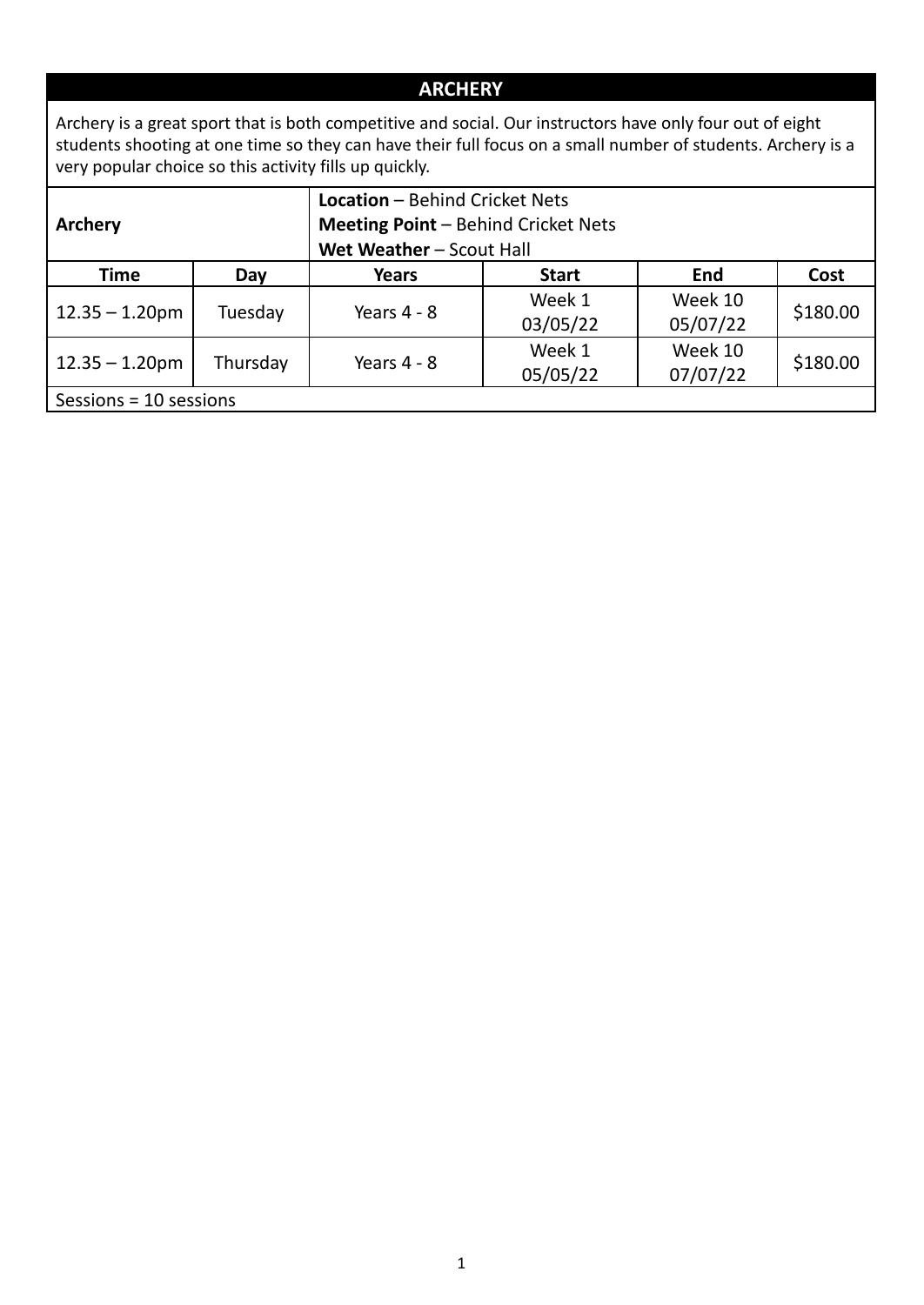## **BADMINTON**

Run in conjunction with the New Zealand Badminton Academy, the King's Sports School offers a badminton programme designed for players of all levels.

Students will learn foundation skills, develop their hand/eye coordination and compete against each other in friendly competition.

| <b>Badminton</b>                          |           | Location - Sportsdome             |              |          |          |  |  |  |
|-------------------------------------------|-----------|-----------------------------------|--------------|----------|----------|--|--|--|
| New Zealand Badminton Academy             |           | <b>Meeting Point - Sportsdome</b> |              |          |          |  |  |  |
| Time                                      | Day       | <b>Years</b>                      | <b>Start</b> | End      | Cost     |  |  |  |
| $12.35 - 1.20$ pm                         | Wednesday | Years $3 - 8$                     | Week 1       | Week 10  | \$180.00 |  |  |  |
|                                           |           |                                   | 04/05/22     | 06/07/22 |          |  |  |  |
| Sessions = $10$ sessions                  |           |                                   |              |          |          |  |  |  |
| Students must wear PE gear to participate |           |                                   |              |          |          |  |  |  |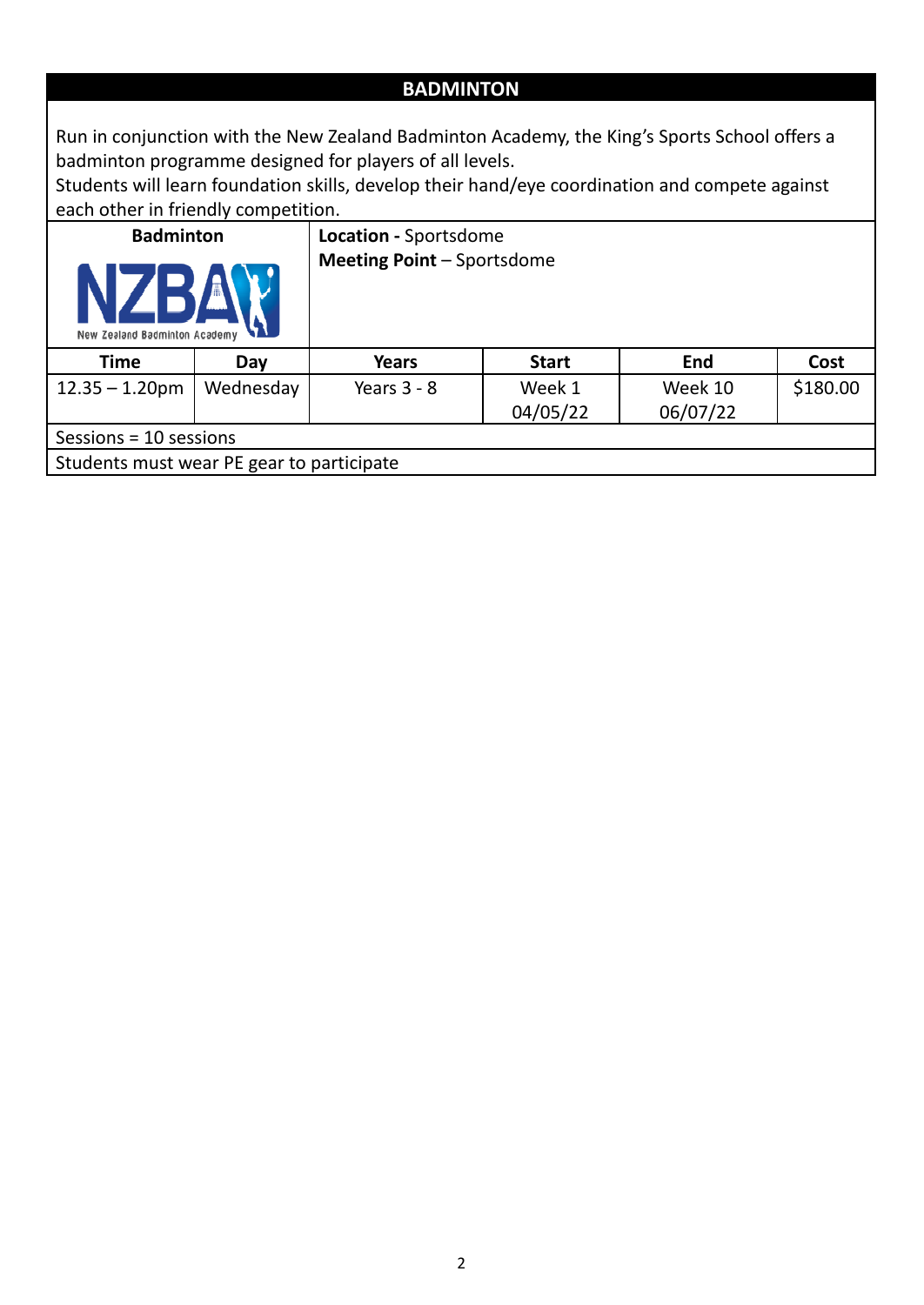#### **BASKETBALL**

Our basketball programme is a great way to improve basketball skills and knowledge.

The aim is to give children a grounding in the game and introduce them to competitive basketball via a local league. Training will give participants an opportunity to improve their basketball skills; including passing, shooting, ball-handling and footwork. Players will then apply these skills in a fun and competitive game situation.

A key component of the programme is to develop young basketballers to the point where they will enter and compete in local leagues. Emphasis will be placed on skills used in a game of basketball.

All boys, of all ability levels, are welcome to join. If boys are interested to play for the school then league games will be played at Saint Kentigern School after school.

#### **Note that all students must find their own transport to the after school games.**

# **PLEASE NOTE: ALL STUDENTS MUST HAVE A MOUTHGUARD TO PARTICIPATE**



**Basketball Location** – Sportsdome **Meeting Point** – Sportsdome

| <b>Time</b>                                | Day       | Years          | <b>Start</b> | <b>End</b> | Cost           |
|--------------------------------------------|-----------|----------------|--------------|------------|----------------|
| $12.35$ pm $-1.20$ pm                      | Monday    | Rep Basketball | Week 1       | Week 10    | \$180.00       |
|                                            |           | Years $5 - 6$  | 02/05/22     | 04/07/22   | (including the |
|                                            |           |                |              |            | league fee)    |
| $12.35$ pm $-1.20$ pm                      | Wednesday | Development    | Week 1       | Week 10    | \$150.00       |
|                                            |           | Years $2 - 4$  | 04/05/22     | 06/07/22   |                |
|                                            |           |                |              |            |                |
| $3.15$ pm $- 4.00$ pm                      | Wednesday | Rep Basketball | Week 1       | Week 10    | \$200.00       |
|                                            |           | Years $3 - 4$  | 04/05/22     | 06/07/22   | (including the |
|                                            |           |                |              |            | league fee)    |
| $12.35$ pm $-1.20$ pm                      | Thursday  | Rep Basketball | Week 1       | Week 10    | \$200.00       |
|                                            |           | Years $7 - 8$  | 05/05/22     | 07/07/22   | (including the |
|                                            |           |                |              |            | league fee)    |
| Sessions = 10 sessions (Monday 9 Sessions) |           |                |              |            |                |
| Boys must wear PE gear to participate      |           |                |              |            |                |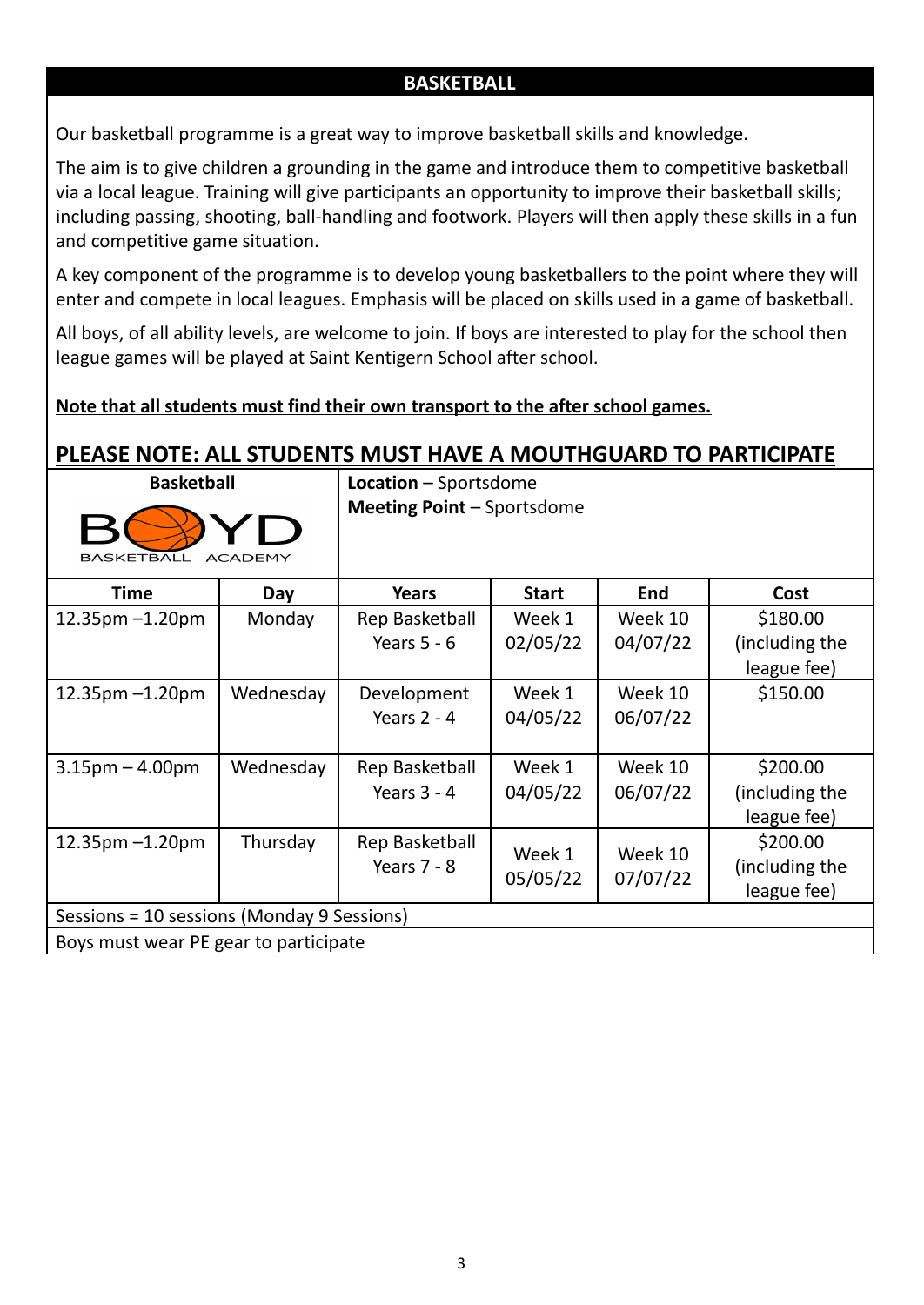#### **CHESS**

One of the great games continues its long-standing popularity as part of the King's Sports School.

The chess programme takes place every Wednesday for first-time novice players, Thursday for advanced players, and Friday for intermediate players.

We continue to be extremely fortunate to have the services of our chess tutors, headed by Mr Ewen Green. The boys are shown different scenarios as a group at the beginning of the lesson and then the boys play games for the rest of the lesson, putting into practice what they have learnt.

Chess is a fantastic game to get the mind working and is a game that you can play at any age with lifelong enjoyment. There may be opportunities for students in the chess programme to compete in an inter-school tournament.

| <b>Chess</b>             |          | Location - King's School Science Room - The Lighthouse Building<br>Meeting Point - King's School Science Room - The Lighthouse Building |                    |                     |          |
|--------------------------|----------|-----------------------------------------------------------------------------------------------------------------------------------------|--------------------|---------------------|----------|
| <b>Time</b>              | Day      | <b>Ability</b>                                                                                                                          | <b>Start</b>       | End                 | Cost     |
| 12.35-1.20pm             | Thursday | Chess Year 7 - 8                                                                                                                        | Week 1<br>05/05/22 | Week 10<br>07/07/22 | \$180.00 |
| 12.35-1.20pm             | Friday   | Chess Year $5 - 6$                                                                                                                      | Week 1<br>06/05/22 | Week 10<br>08/07/22 | \$180.00 |
| Sessions = $10$ sessions |          |                                                                                                                                         |                    |                     |          |

Chess is a popular activity and whilst we would like to cater for all children wishing to be involved, we have to limit numbers to fit the venue. Children who choose this programme should be prepared to attend every session. Failure to do so will see their space given to others on the waiting list.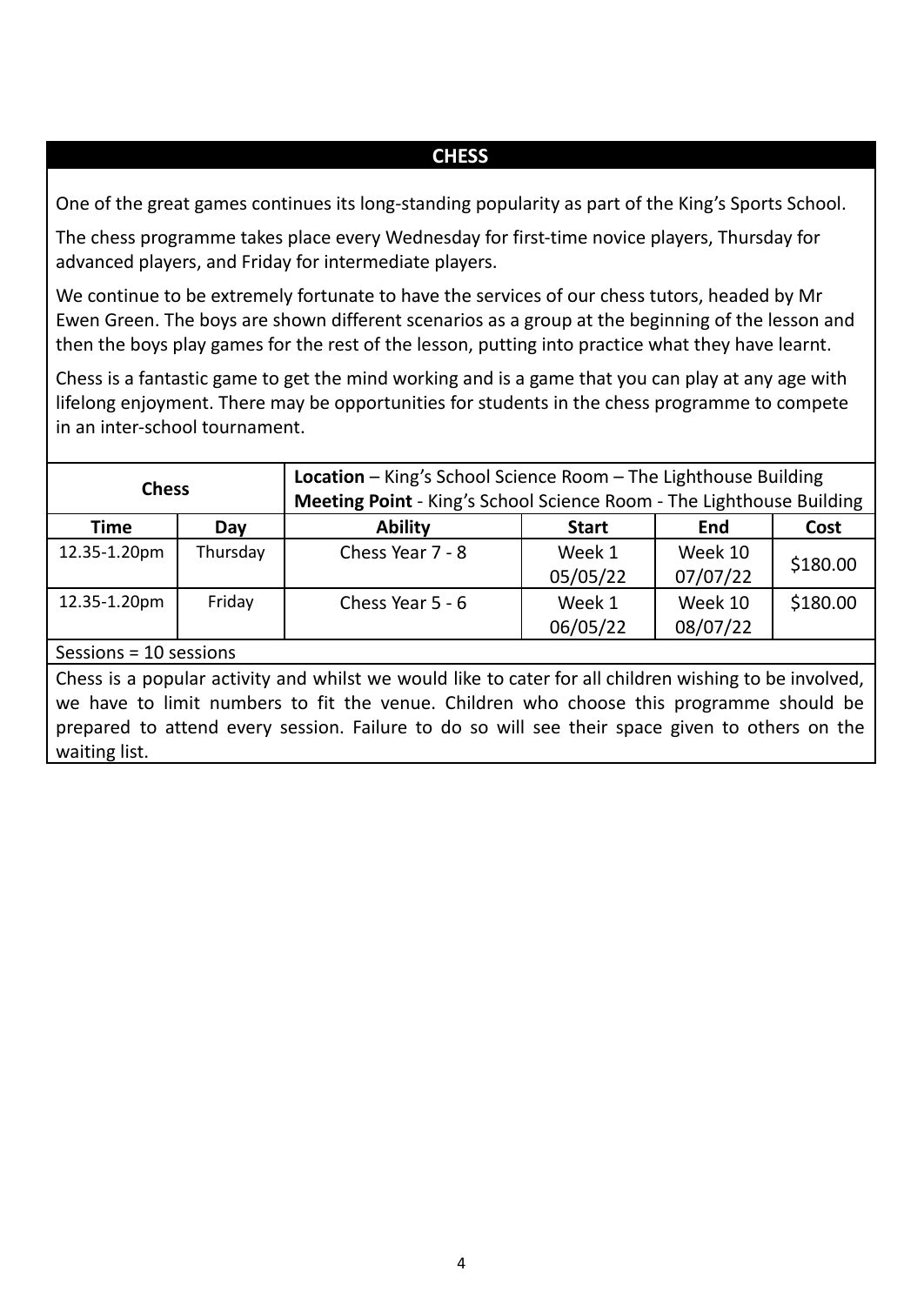#### **CRICKET**

The Gentleman's Game. Hone your cricket skills under the watchful eye of experienced coach and player Callum McCarthy.

Starting from the beginning, boys have a chance to learn the art of bowling, batting and fielding. Once older (the Friday session), boys will use a hard ball and start to learn how to determine the best shot to play.

|                                           |         | <b>Location - Cricket Nets</b>                                         |          |          |          |  |  |  |
|-------------------------------------------|---------|------------------------------------------------------------------------|----------|----------|----------|--|--|--|
| <b>Cricket</b>                            |         | <b>Meeting Point - Sportsdome Foyer</b>                                |          |          |          |  |  |  |
|                                           |         | Wet Weather - Arthur Lennon Pavillion                                  |          |          |          |  |  |  |
| <b>Time</b>                               | Day     | <b>Ability</b><br><b>End</b><br>Cost<br><b>Start</b>                   |          |          |          |  |  |  |
| $12.35 - 1.20$ pm                         | Tuesday | Advanced Hardball*                                                     | Week 1   | Week 10  | \$180.00 |  |  |  |
|                                           |         | Years $5 - 8$                                                          | 03/05/22 | 05/07/22 |          |  |  |  |
| Sessions = $10$ sessions                  |         |                                                                        |          |          |          |  |  |  |
| Students must wear PE gear to participate |         |                                                                        |          |          |          |  |  |  |
|                                           |         | *Students must have all protective gear to participate in this session |          |          |          |  |  |  |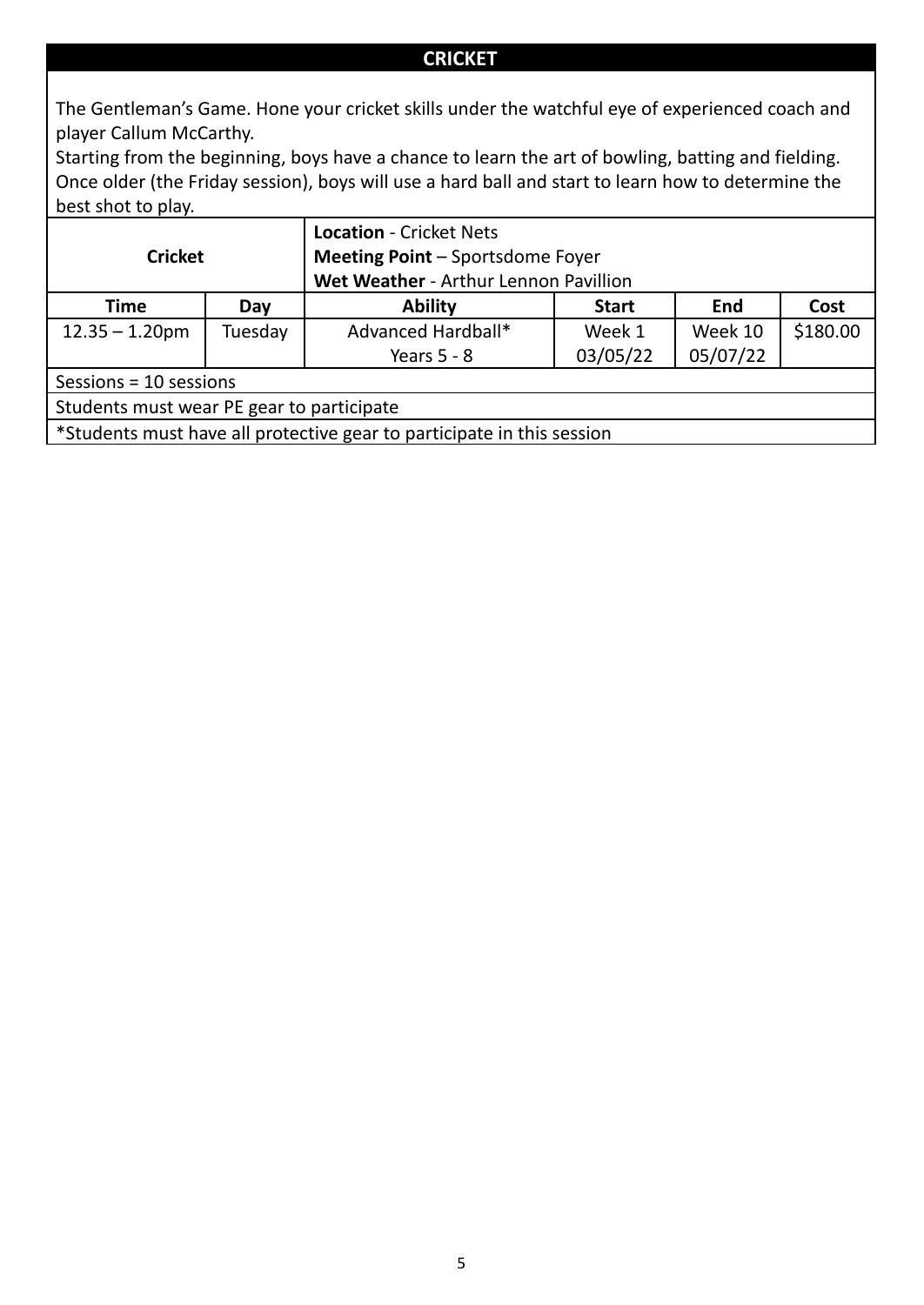#### **FOOTBALL**

The beautiful game of football brought to you by Cobi Allen. An innovative approach to football that puts emphasis on fun, ball mastery, and learning about the various aspects of the game. A key component in this class is to not only become a better footballer but also encourage good character and sportsmanship.

|                       | <b>Cobi Allen</b>                           | <b>Location</b> – Sportsdome<br><b>Meeting Point - Sportsdome</b> |                    |                     |          |
|-----------------------|---------------------------------------------|-------------------------------------------------------------------|--------------------|---------------------|----------|
| <b>Time</b>           | Day                                         | Years                                                             | <b>Start</b>       | <b>End</b>          | Cost     |
| $12.35 - 1.20$ pm     | Tuesday                                     | Years $3 - 4$                                                     | Week 1<br>03/05/22 | Week 10<br>05/07/22 | \$180.00 |
| $3.00 - 3.45$ pm      | Wednesday                                   | Years $1 - 2$                                                     | Week 1<br>04/05/22 | Week 10<br>06/07/22 | \$180.00 |
| $12.35 - 1.20pm$      | Friday                                      | Years $5 - 8$                                                     | Week 1<br>06/05/22 | Week 10<br>08/07/22 | \$180.00 |
|                       | Students must wear trainers to participate. |                                                                   |                    |                     |          |
| Sessions: 10 sessions |                                             |                                                                   |                    |                     |          |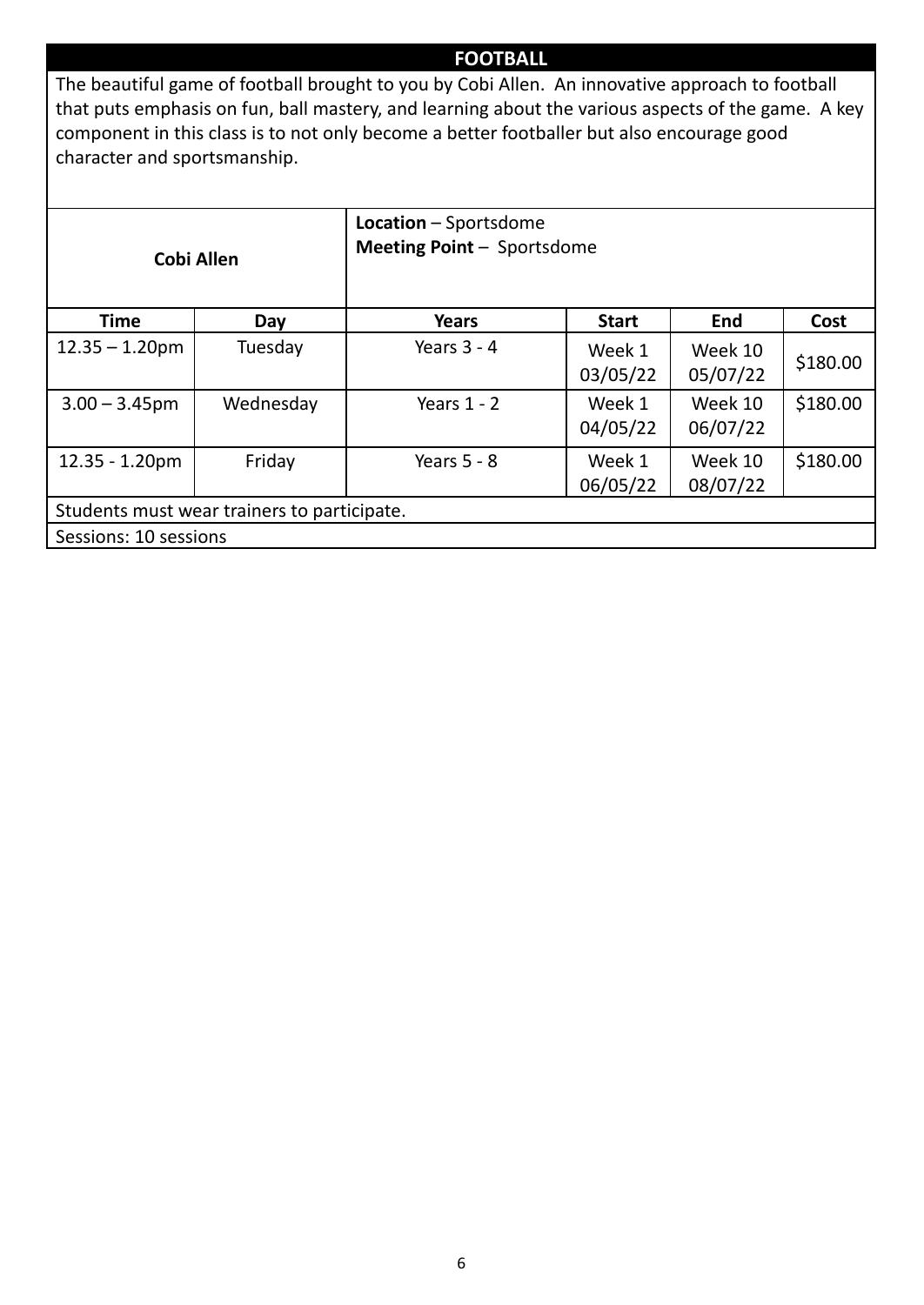#### **GOLF**

Golf has proven to be a popular addition to the Sports School programme and, because of this, fills up very quickly. The sessions vary with tee shots and the short game, with driving being a focus of most sessions. Golf is a great way to teach patience and sportsmanship among other characteristics.

Please note these sessions are held off-site (Ellerslie Race Course) and the students must find their own transport there.

|                          | Golf<br>INSTITUTE OF GOLF | Location - Ellerslie Golf Centre<br><b>Meeting Point - Ellerslie Golf Centre</b><br>Wet Weather - Undercover options at Ellerslie Golf<br>Centre |                    |                     |          |
|--------------------------|---------------------------|--------------------------------------------------------------------------------------------------------------------------------------------------|--------------------|---------------------|----------|
| <b>Time</b>              | Day                       | <b>Years</b>                                                                                                                                     | End                | Cost                |          |
| $3.30 - 4.30$ pm         | Thursday                  | Years $3 - 4$                                                                                                                                    | Week 1<br>17/02/22 | Week 10<br>07/07/22 | \$350.00 |
| $4.30 - 5.30$ pm         | Thursday                  | Years $5 - 8$                                                                                                                                    | Week 1<br>17/02/22 | Week 10<br>07/07/22 | \$350.00 |
| Sessions = $10$ sessions |                           |                                                                                                                                                  |                    |                     |          |
|                          |                           | All equipment provided. Boys will need to arrange their own transport to and from the venue.                                                     |                    |                     |          |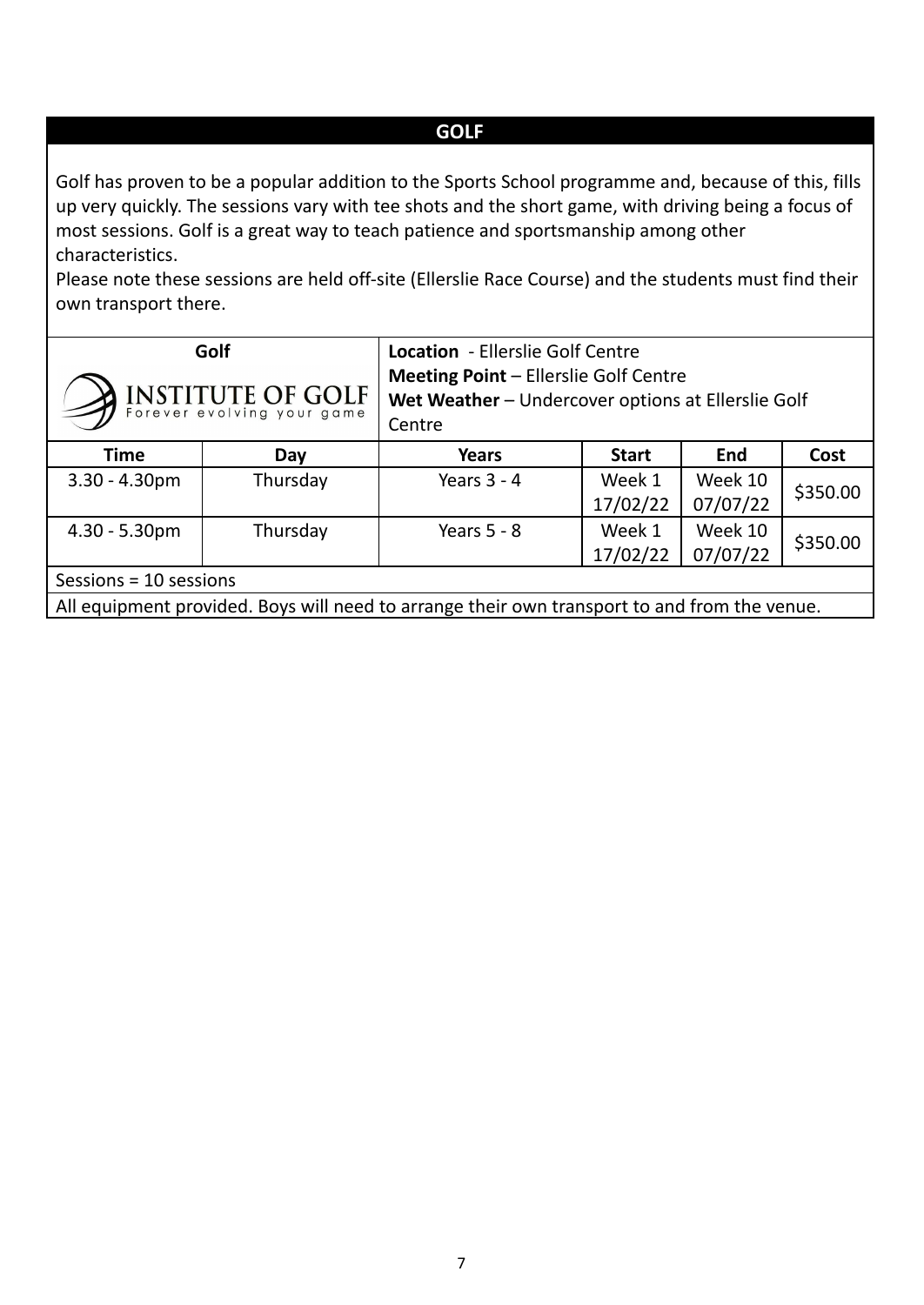#### **HOCKEY**

Hockey is under the direction of local premier club Somerville. The programme is led by former Black Sticks and the club's Coaching Director, Simon Norton.

Sessions will target individual technical skills working from the club's specific syllabus before breaking into small game situations where players are taught "where and when" to be during match play.

The programme offers a base for developing players through to the upskilling of rising stars with representative aspirations. Participants also become eligible for the clubs "Hooked on Hockey" holiday programme reserved for club members.



**Hockey**

12.35 -1.20pm | Thursday | Years 5 - 8 | Week 1

**Location** – Astro Turf **Meeting Point** – Astro Turf

03/05/22

05/05/22

**Wet Weather** – Sportsdome

Week 10 05/07/22

Week 10 07/07/22 \$180.00

\$180.00

| Time             | <b>Day</b> | Years         | Start | End     | Cost   |
|------------------|------------|---------------|-------|---------|--------|
| $3.15 - 4.00$ pm | Tuesday    | Years $3 - 4$ | Week  | Week 10 | cann c |

Sessions = 10 sessions

All participants will need to have PE gear, sports shoes**,** shin pads, a mouth guard and a suitable hockey stick. For safety reasons, children will not be able to participate if they do not have a mouth guard and shin pads to wear each session.

Sticks are not provided for the session so it is essential that your child has his own in order to participate in the class.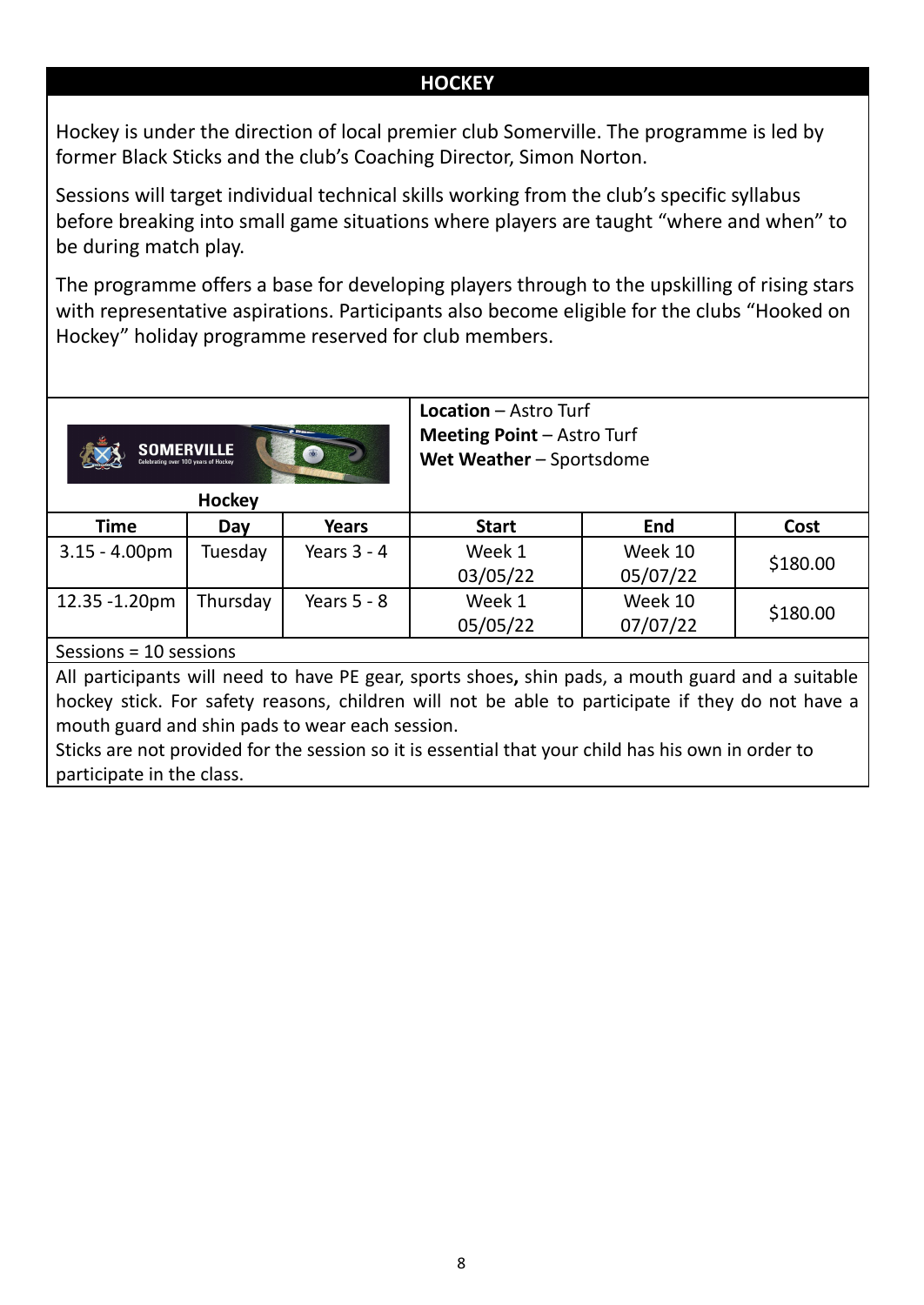#### **KARATE**

Sensei Dennis May (8th Dan Black Belt) is the Director of the King's School karate programme. He and his instructors continue to run their ever-popular classes.

Our aim is to provide quality instruction with a strong emphasis on personal development, self-defence, and health and fitness. The King's karate programme will be teaching a traditional style of karate called Goju Ryu (or hard and soft style). Goju Ryu has an equal emphasis on hard and soft techniques, and is ideally suited for younger students. A traditional style, it is firstly a complete exercise programme and secondly, includes the practical benefits of self-defence.

#### **Training**

Initially students learn in a strictly non-contact environment progressing according to their own abilities. Emphasis is placed on defence rather than attack. As a student advances technically they learn increasingly intricate techniques and are gradually exposed to controlled contact applications of karate techniques.

Students will occasionally be taught self-defence. Techniques that do not involve punching or kicking, but rather simple yet effective restraining holds. Progress made by the boys so far has been outstanding with many of the students becoming yellow belts and beyond.

| <b>Karate</b>                              |                                                              |                                                                                          | <b>Location</b> – Arthur Lennan Pavilion (adjacent to the Astro turf) |            |          |  |  |  |  |
|--------------------------------------------|--------------------------------------------------------------|------------------------------------------------------------------------------------------|-----------------------------------------------------------------------|------------|----------|--|--|--|--|
|                                            |                                                              | <b>Meeting Point</b> - Arthur Lennan Pavilion (adjacent to the Astro turf)               |                                                                       |            |          |  |  |  |  |
| <b>Time</b>                                | Day                                                          | <b>Years</b>                                                                             | <b>Start</b>                                                          | <b>End</b> | Cost     |  |  |  |  |
| $3.15 - 4.00$ pm                           | Monday                                                       | Years $1 - 4$                                                                            | Week 1                                                                | Week 10    | \$162.00 |  |  |  |  |
|                                            |                                                              |                                                                                          | 02/05/22                                                              | 04/07/22   |          |  |  |  |  |
| $3.15 - 4.00$ pm                           | Tuesday                                                      | Years $1 - 4$                                                                            | Week 1                                                                | Week 10    |          |  |  |  |  |
|                                            |                                                              |                                                                                          | 03/05/22                                                              | 05/07/22   | \$180.00 |  |  |  |  |
| $4.00 - 4.45$ pm                           | Tuesday                                                      | Years $5 - 8$                                                                            | Week 1                                                                | Week 10    |          |  |  |  |  |
|                                            |                                                              |                                                                                          | 03/05/22                                                              | 05/07/22   | \$180.00 |  |  |  |  |
| $4.00 - 4.45$ pm                           | Wednesday                                                    | Years $5 - 8$                                                                            | Week 1                                                                | Week 10    | \$180.00 |  |  |  |  |
|                                            |                                                              |                                                                                          | 04/05/22                                                              | 06/07/22   |          |  |  |  |  |
|                                            | Sessions conclude with a grading and issuing of certificates |                                                                                          |                                                                       |            |          |  |  |  |  |
| Sessions = 10 sessions (Monday 9 Sessions) |                                                              |                                                                                          |                                                                       |            |          |  |  |  |  |
|                                            |                                                              | Classes are limited to 20 Students. Students must wear PE or karate gear to participate. |                                                                       |            |          |  |  |  |  |

### **TENNIS**